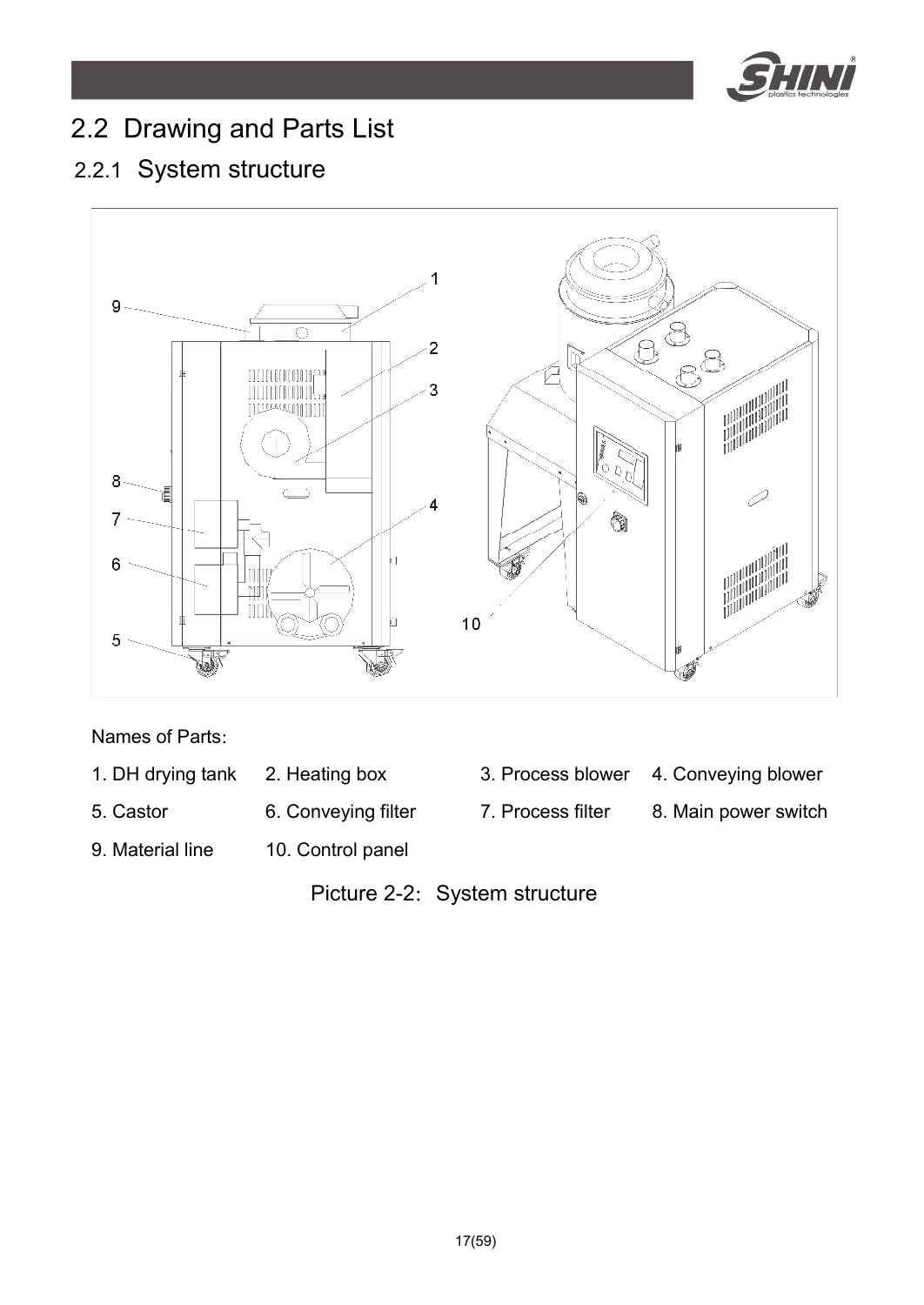

## 2.2.2 Assembly Drawing



Remarks: Please refer to material list 2.2.3 for specific explanation of the Arabic numbers in parts drawing.

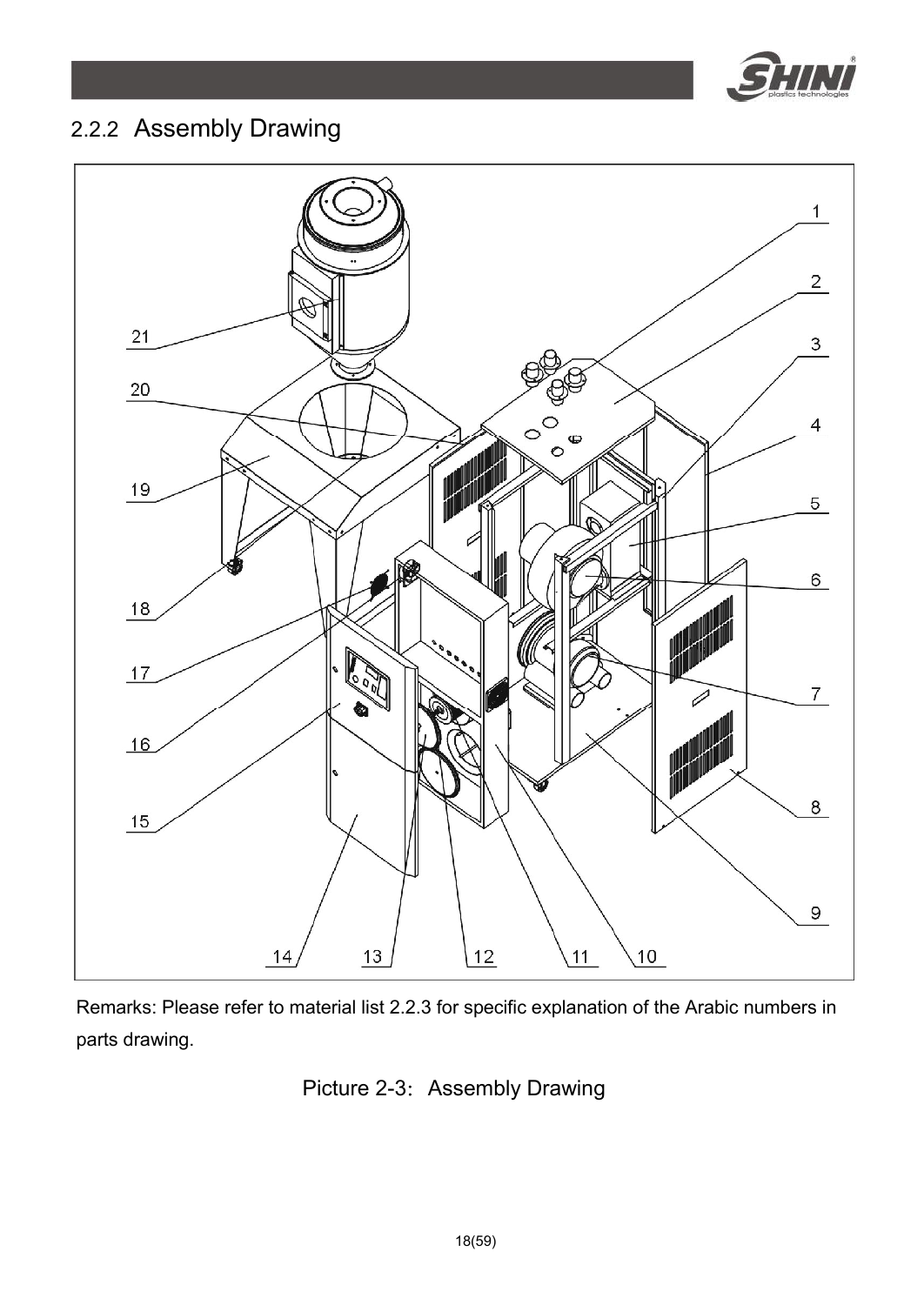

#### 2.2.3 Parts List

| No.            | <b>Name</b>                   | Part No.      |                 |                 |                 |  |
|----------------|-------------------------------|---------------|-----------------|-----------------|-----------------|--|
|                |                               | SDL-80U       | <b>SDL-160U</b> | <b>SDL-300U</b> | <b>SDL-600U</b> |  |
| 1              | Pipe connector                |               |                 |                 |                 |  |
| $\overline{2}$ | Top plate                     |               |                 |                 |                 |  |
| 3              | Frame                         |               |                 |                 |                 |  |
| 4              | Back plate                    |               |                 |                 |                 |  |
| 5              | Heating box                   |               |                 |                 |                 |  |
| 6              | Process blower*               | BM40003000250 | BM40003000250   | BM40005000150   | BM30055000150   |  |
| 7              | Conveying blower *            | BM30031000150 | BM30042000050   | BM30042000050   | BM30042000050   |  |
| 8              | Side plate                    |               |                 |                 |                 |  |
| 9              | Base plate                    |               |                 |                 |                 |  |
| 10             | Electrical control box        | BH35255000050 | BH35010000050   | BH35010000050   | BH35020000050   |  |
| 11             | Filter**                      | YR50708000100 | YR50708000100   | YR50708000100   | YR50708000100   |  |
| 12             | Butterfly nut                 | YW69051600000 | YW69051600000   | YW69051600000   | YW69051600000   |  |
| 13             | Filter cover                  |               |                 |                 |                 |  |
| 14             | Below door plate              |               |                 |                 |                 |  |
| 15             | Top door plate Fan            |               |                 |                 |                 |  |
| 16             | Fan cover                     | YM60121200400 | YM60121200400   | YM60121200400   | YM60121200400   |  |
| 17             | Shut-off valve suction<br>box | YR40120300000 | YR40120300000   | YR40120300000   | YR40120300000   |  |
| 18             | Castor                        | BY10203800050 | BY10203800050   | BY10203800050   | BY10203800050   |  |
| 19             | Side plate                    | BY10801200050 | BY10162300050   | BY10304500050   | BY10607500050   |  |
| 20             | DH drying tank                |               |                 |                 |                 |  |
| 21             | Pipe connector                | BY10008000150 | BY10016000150   | BY10030000550   | BY10060000250   |  |

\* means possible broken parts.

\*\* means easy broken part. and spare backup is suggested.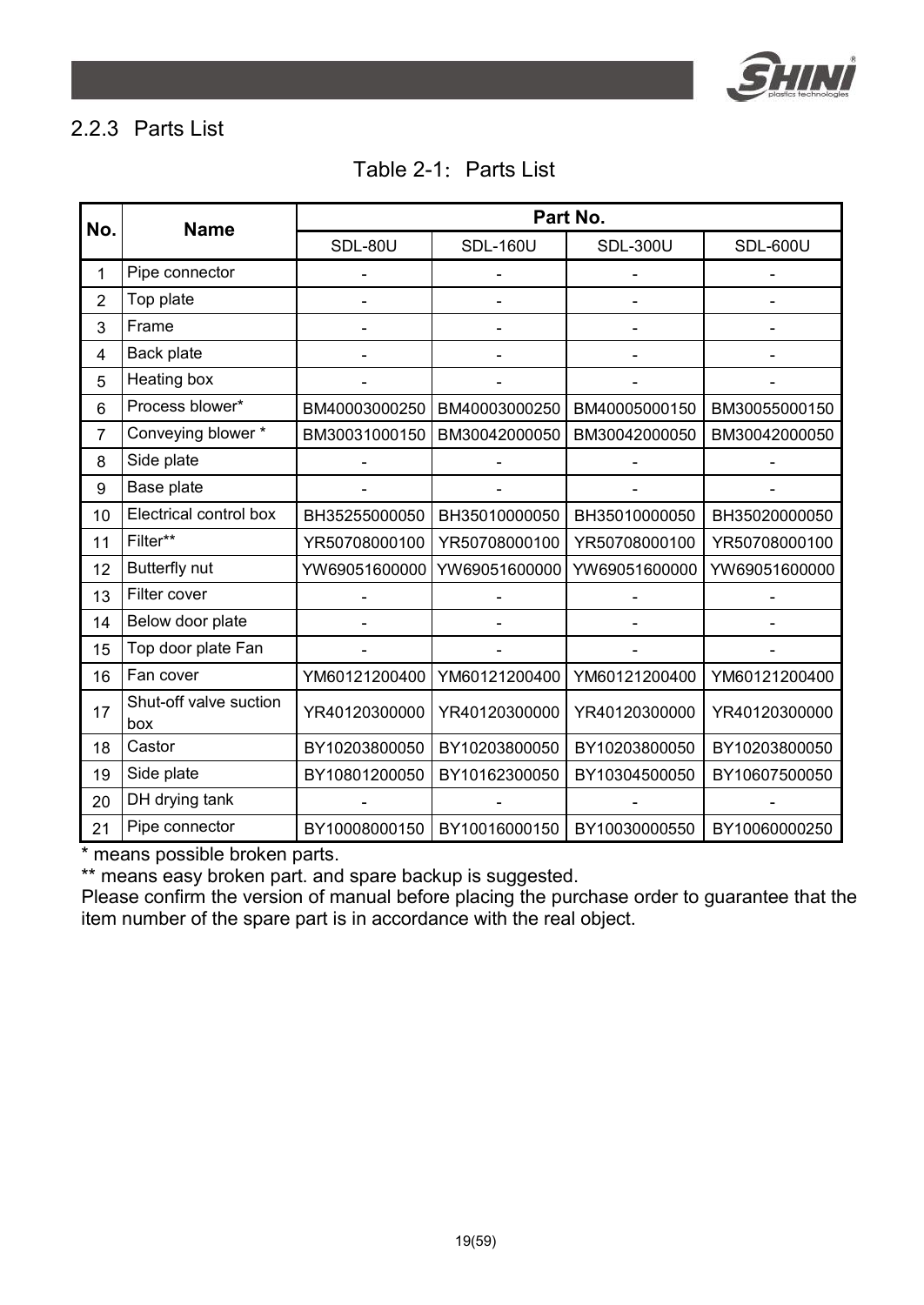

#### Table 2-2: Parts List (SDL-20U~120U)

| No.            | <b>Name</b>                   | Part No.                       |                                |                                |                                |
|----------------|-------------------------------|--------------------------------|--------------------------------|--------------------------------|--------------------------------|
|                |                               | SDL-20U                        | SDL-40U                        | SDL-80U                        | <b>SDL-120U</b>                |
| 1              | Insulated hopper              | BY10002000150                  | BY10004000150                  | BY10008000150                  | BY10012000250                  |
| $\overline{2}$ | Shut-off valve suction<br>box | BY10163800250                  | BY10163800250                  | BY10163800250                  | BY10163800250                  |
| 3              | Castor                        |                                |                                |                                |                                |
| 4              | Castor                        | YW03000300200<br>YW03000300000 | YW03000300200<br>YW03000300000 | YW03000300200<br>YW03000300000 | YW03000300200<br>YW03000300000 |
| 5              | Top door plate                |                                |                                |                                |                                |
| 6              | Below door plate              |                                |                                |                                |                                |
| 7              | Filter cover                  | YL21001200200                  | YL21001200200                  | YL21001200200                  | YL21001200200                  |
| 8              | Filter**                      | YR50708000100                  | YR50708000100                  | YR50708000100                  | YR50708000100                  |
| 9              | Base plate                    |                                |                                |                                |                                |
| 10             | Three-way valve               | BY20150000050                  | BY20150000050                  | BY20150000050                  | BY20150000050                  |
| 11             | Control box                   |                                |                                |                                |                                |
| 12             | Material suction<br>blower*   | BM30031000150                  | BM30031000150                  | BM30031000150                  | BM30031000150                  |
| 13             | Frame                         |                                |                                |                                |                                |
| 14             | Right side plate              |                                |                                |                                |                                |
| 15             | Ventilator                    | YM60121200400                  | YM60121200400                  | YM60121200400                  | YM60121200400                  |
| 16             | Back board                    |                                |                                |                                |                                |
| 17             | Heating box                   |                                |                                |                                |                                |
| 18             | Drying blower                 | BM40001500200                  | BM40001500200                  |                                |                                |
| 19             | Deck plate                    |                                |                                |                                |                                |
| 20             | Pipe connector                |                                |                                |                                |                                |
| 21             | Left side plate               |                                |                                |                                |                                |

\* means possible broken parts.

\*\* means easy broken part. and spare backup is suggested.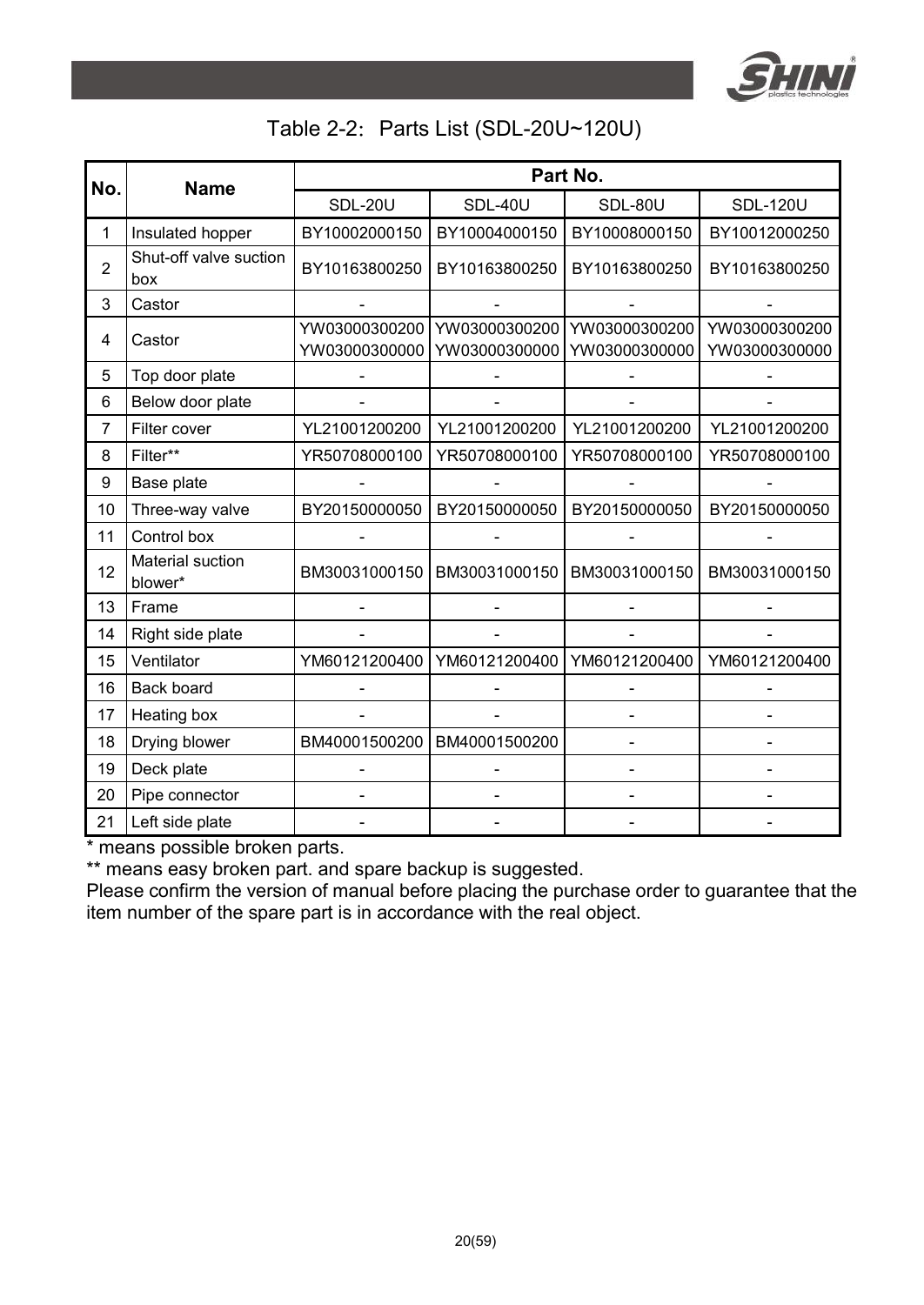

#### Table 2-3: Parts List (SDL-160U~450U)

| No.            | <b>Name</b>                   | Part No.                       |                                |                                |                                |
|----------------|-------------------------------|--------------------------------|--------------------------------|--------------------------------|--------------------------------|
|                |                               | <b>SDL-160U</b>                | <b>SDL-230U</b>                | <b>SDL-300U</b>                | <b>SDL-450U</b>                |
| 1              | Insulated hopper              | BY10016000150                  | BY10023000050                  | BY10030000550                  | BY10045000050                  |
| $\overline{2}$ | Shut-off valve suction<br>box | BY10163800250                  | BY10163800250                  | BY10163800250                  | BY10163800250                  |
| 3              | Castor                        |                                |                                |                                |                                |
| 4              | Castor                        | YW03000300200<br>YW03000300000 | YW03000300200<br>YW03000300000 | YW03000300200<br>YW03000300000 | YW03000300200<br>YW03000300000 |
| 5              | Top door plate                |                                |                                |                                |                                |
| 6              | Below door plate              |                                |                                |                                |                                |
| 7              | Filter cover                  | YL21001200200                  | YL21001200200                  | YL21001200200                  | YL21001200200                  |
| 8              | Filter**                      |                                |                                |                                |                                |
| 9              | Base plate                    |                                |                                |                                |                                |
| 10             | Three-way valve               | BY20150000050                  | BY20150000050                  | BY20150000050                  | BY20150000050                  |
| 11             | Control box                   |                                |                                |                                |                                |
| 12             | Material suction<br>blower*   | BM30031000150                  | BM30031000150                  | BM30031000150                  | BM30031000150                  |
| 13             | Frame                         |                                |                                |                                |                                |
| 14             | Right side plate              |                                |                                |                                |                                |
| 15             | Ventilator                    | YM60121200400                  | YM60121200400                  | YM60121200400                  | YM60121200400                  |
| 16             | Back board                    |                                |                                |                                |                                |
| 17             | Heating box                   |                                |                                |                                |                                |
| 18             | Drying blower                 | BM40004000150                  | BM40004000150                  | BM40005000150                  | BM40005000150                  |
| 19             | Deck plate                    |                                |                                |                                |                                |
| 20             | Pipe connector                |                                |                                |                                |                                |
| 21             | Left side plate               |                                |                                |                                |                                |

\* means possible broken parts.

\*\* means easy broken part. and spare backup is suggested.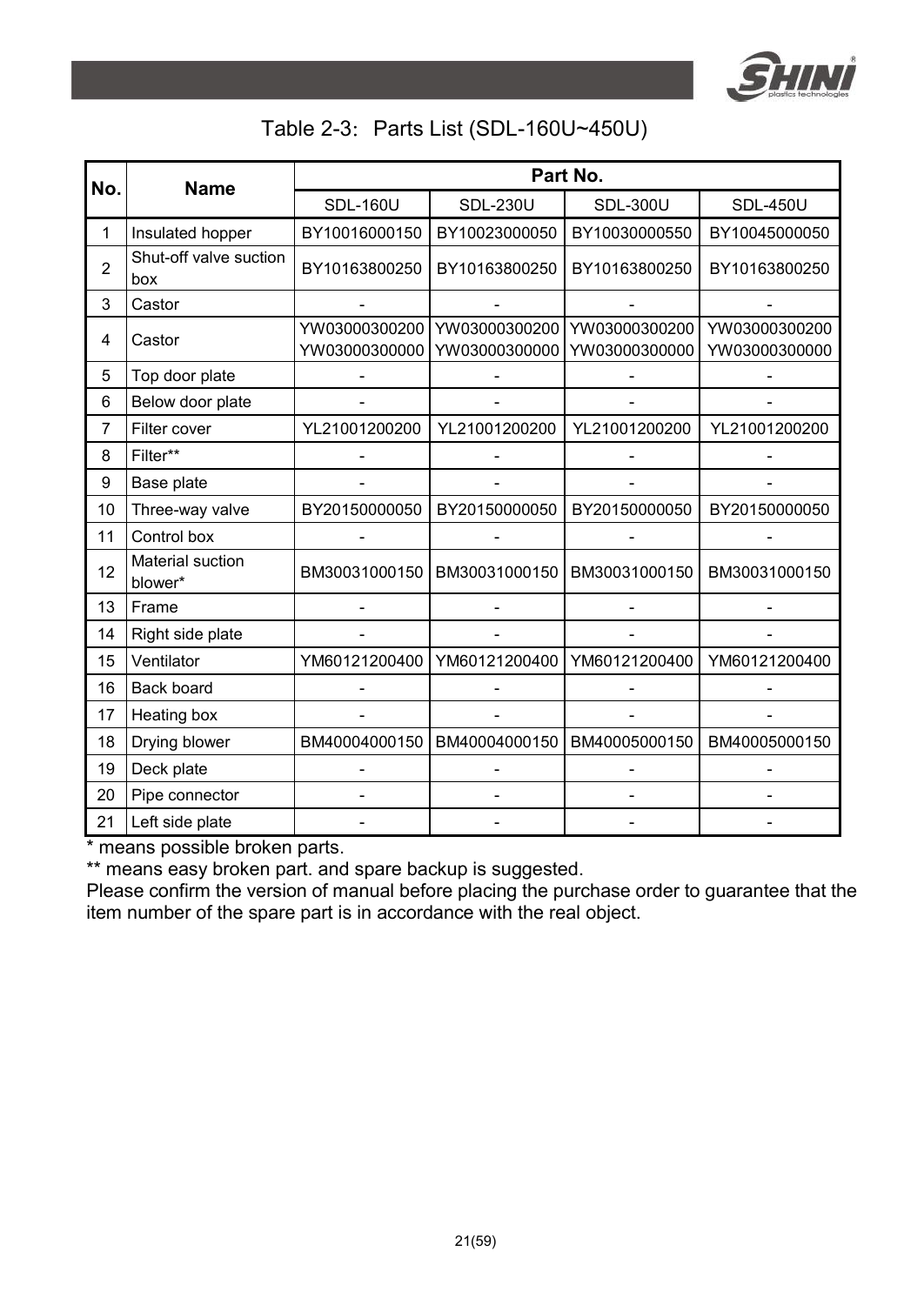

#### Table 2-4: Parts List (SDL-600U~1200U)

| No.            | <b>Name</b>                   | Part No.                       |                                |                                |                                |  |
|----------------|-------------------------------|--------------------------------|--------------------------------|--------------------------------|--------------------------------|--|
|                |                               | <b>SDL-600U</b>                | <b>SDL-750U</b>                | <b>SDL-900U</b>                | <b>SDL-1200U</b>               |  |
| 1              | Insulated hopper              | BY10016000150                  | BY10075000050                  | BY10090000150                  | BY10120000050                  |  |
| $\overline{2}$ | Shut-off valve suction<br>box | BY10163800250                  | BY10163800250                  | BY10165000250                  | BY10165000250                  |  |
| 3              | Castor                        |                                |                                |                                |                                |  |
| 4              | Castor                        | YW03000400200<br>YW03000400000 | YW03000400200<br>YW03000400000 | YW03000400200<br>YW03000400000 | YW03000400200<br>YW03000400000 |  |
| 5              | Top door plate                |                                |                                |                                |                                |  |
| 6              | Below door plate              |                                |                                |                                |                                |  |
| 7              | Filter cover                  |                                |                                |                                |                                |  |
| 8              | Filter**                      |                                |                                |                                |                                |  |
| 9              | Base plate                    |                                |                                |                                |                                |  |
| 10             | Three-way valve               | BY20150000050                  | BY20150000050                  | BY20200000150                  | BY20200000150                  |  |
| 11             | Control box                   |                                |                                |                                |                                |  |
| 12             | Material suction<br>blower*   | BM30042000050                  | BM30042000050                  | BM30042000050                  | BM30042000050                  |  |
| 13             | Frame                         |                                |                                |                                |                                |  |
| 14             | Right side plate              |                                |                                |                                |                                |  |
| 15             | Ventilator                    | YM60121200400                  | YM60121200400                  | YM60121200400                  | YM60121200400                  |  |
| 16             | Back board                    |                                |                                |                                |                                |  |
| 17             | Heating box                   |                                |                                |                                |                                |  |
| 18             | Drying blower                 | BM30055000150                  | BM30055000150                  | BM30055000150                  | BM30055000150                  |  |
| 19             | Deck plate                    |                                |                                |                                |                                |  |
| 20             | Pipe connector                |                                |                                |                                |                                |  |
| 21             | Left side plate               |                                |                                |                                |                                |  |

\* means possible broken parts.

\*\* means easy broken part. and spare backup is suggested.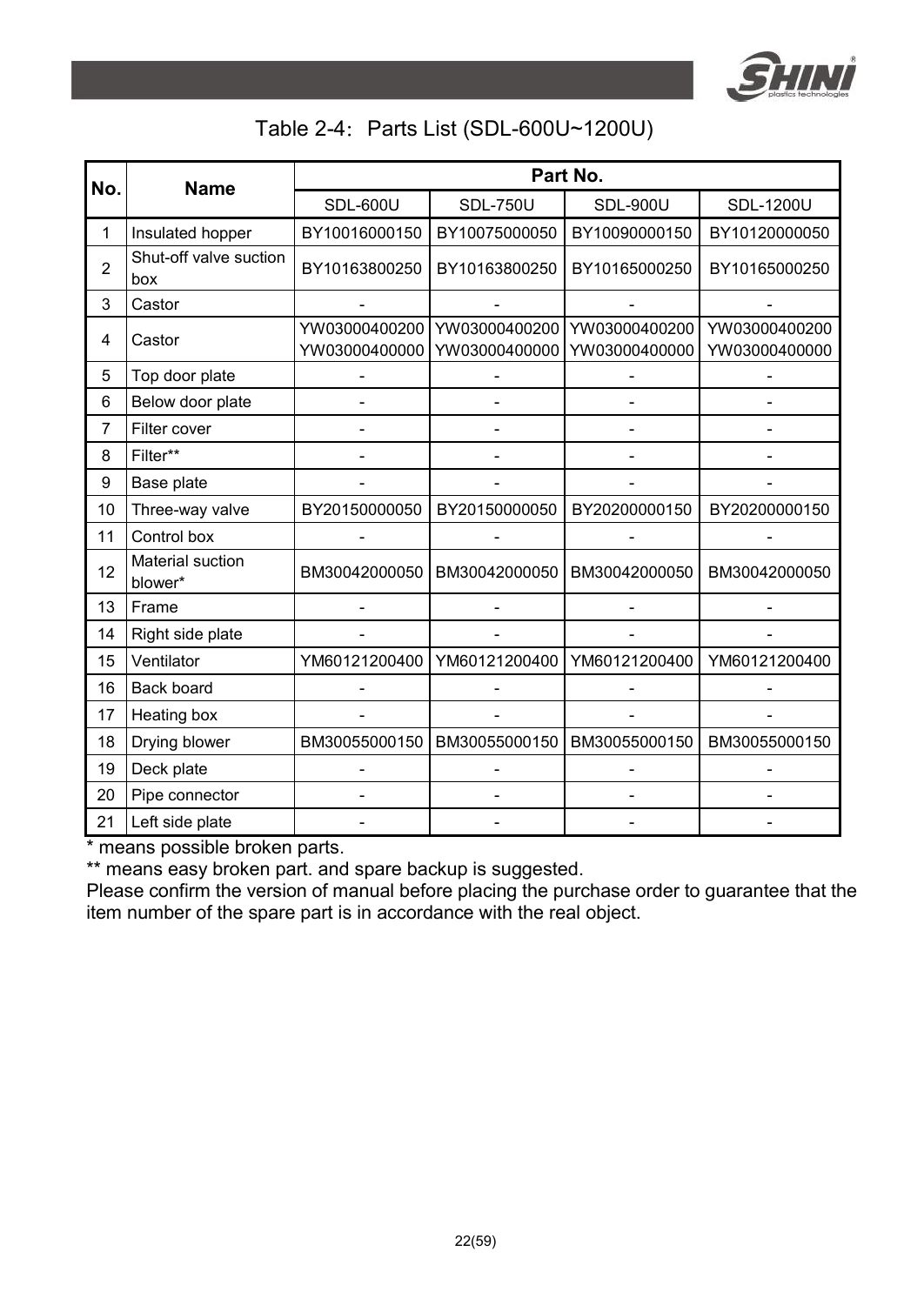

### 2.2.4 Filter & Pressure Regulating Valve Drawing



Parts list:

1. Pressure adjusting knob 2. Pressure gauge 3. Cup 4. Water outlet Picture 2-4: Filter & Pressure Regulating Valve Drawing